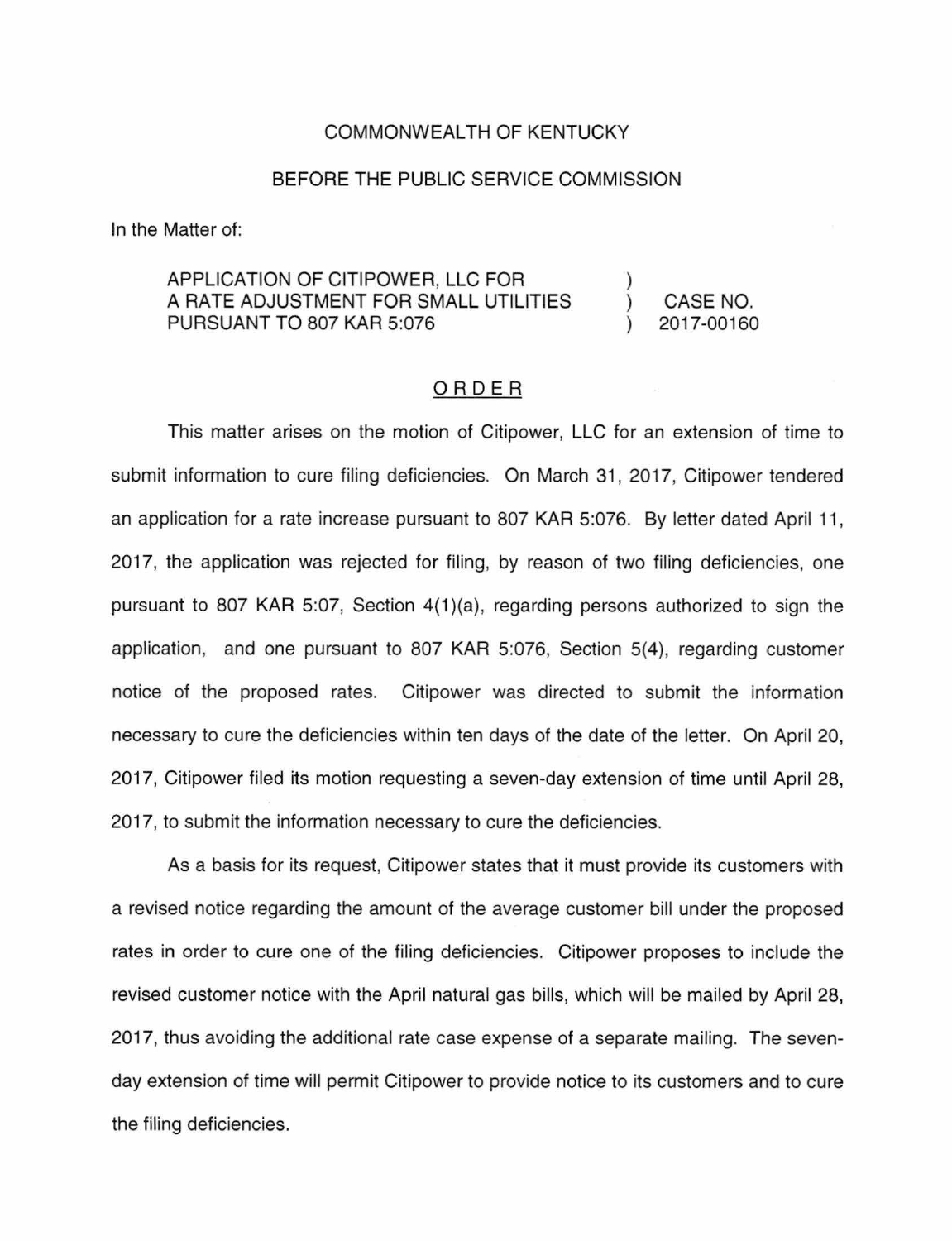Having reviewed the motion and being otherwise sufficiently advised, the Commission finds that Citipower's motion for a seven-day extension of time until April 28, 2017, should be granted.

IT IS THEREFORE ORDERED that:

1. Citipower's motion for an extension of time is granted.

2. Citipower is granted a seven-day extension, up to and including April 28, 2017, to submit the information necessary to cure the filing deficiencies cited in the April 11 , 2017 letter.

By the Commission



AT.TEST: Nathers **Executive Director** 

Case No. 2017-00160